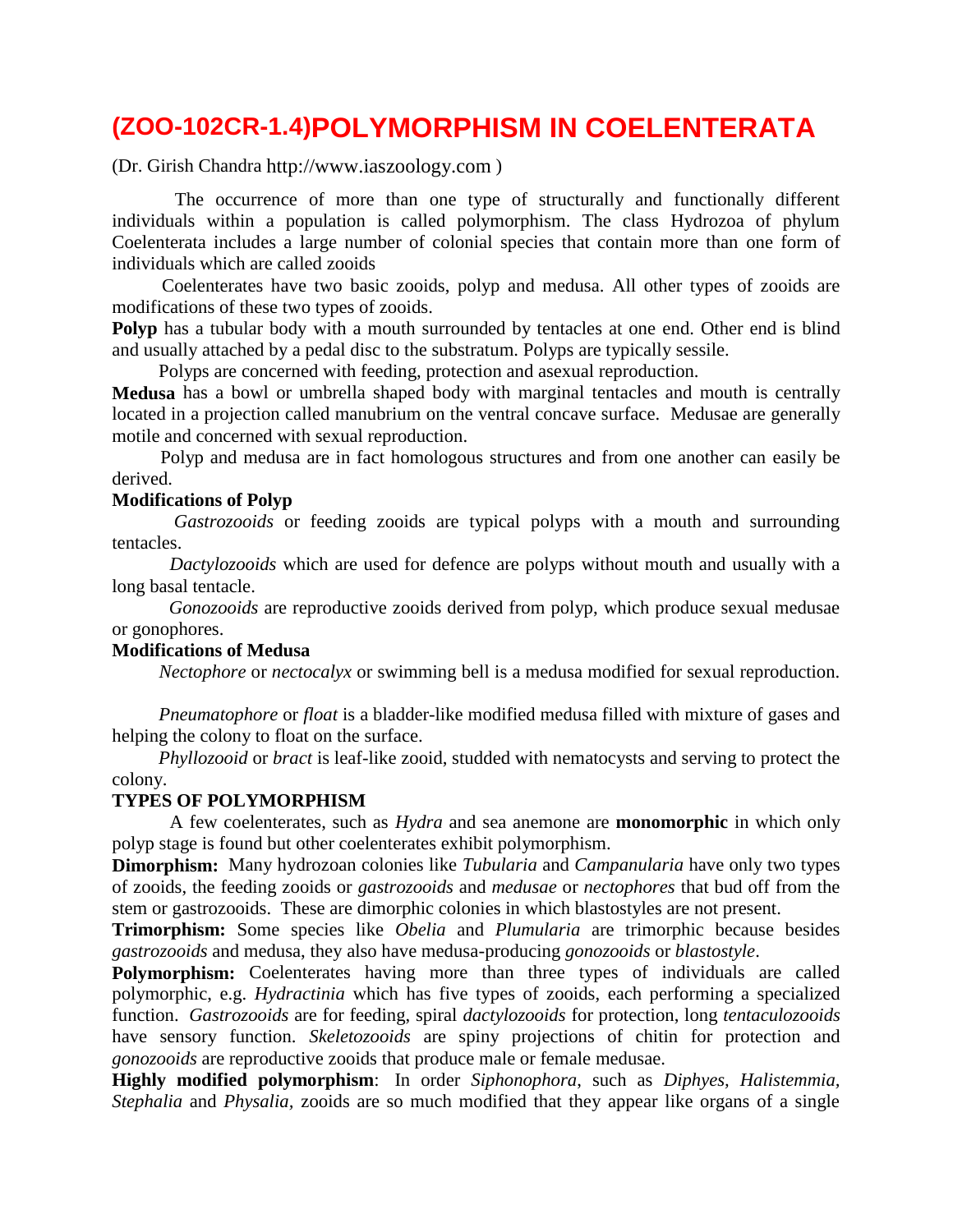body rather than individuals of a colony. They are mostly pelagic in habit. In *Physalia*, zooids are in units called *cormidia,* which bear *gastrozooids*, small and large *dactylozooids* with long and short tentacles and branched gonozooid with gonophores. In *Diphyes* colonies are linear with one or more *nectophores* located at the apical end. Cormidia are also repeated in a linear succession. In *Velella* and *Porpita*, there is a single large central *gastrozooid* with a mouth, around which are arranged concentric rows of *gonozooids* and *dactylozooids*. The whole colony looks like a single individual.

#### **ORIGIN OF POLYMORPHISM**

There are two theories to explain the origin of polymorphism in coelenterates.

**Polyorgan theory:** This theory was proposed by Huxley (1859), Eschscholtz (1829), E. Metschnikoff (1874) and Muller (1871), according to which individuals of a colony are actually organs of a medusoid individual, which have multiplied and migrated from their primitive positions to the current evolved positions.

**Polyperson theory:** This theory was first proposed by Leuckart (1851), Vogt (1848), Gegenbaur (1854), Kolliker (1853), Claus (1863) and later strongly supported by E. Haeckel (1888), Balfour (1885) and Sedgewick (1888). According to this theory colony is not a single individual but various parts of the colony are modified individuals which have changed their structure due to division of labour. They have all modified from the primitive zooid which was a polyp.

**Medusome theory:** This theory was proposed by Haeckel (1888) as a compromise between the above theories. The theory says that the siphonophore larva formed from gastrula was a medusoid individual, from which zooids or persons appeared by budding from the subumbrella.

### **SIGNIFICANCE OF POLYMORPHISM**

 The phenomenon of polymorphism is essentially one of division of labour in which specific functions are assigned to different individuals. Thus, polyps are modified for feeding, protection and asexual reproduction, while medusae are concerned with sexual reproduction. This distribution of functions among diversified individuals and their subsequent modifications in coelenterates may have resulted from their initial simple organization and lack of organ specialization. Polymorphism gave the colonies competitive edge in protection and food gathering and eventual survival.

### **Polymorphism in the Cnidarian order Hydrozoa**

Posted in [Invertebrate Zoology](http://www.biology-today.com/category/general-zoology/invertebrate-zoology/) [\(http://www.biology-today.com/general-zoology/invertebrate](http://www.biology-today.com/general-zoology/invertebrate-zoology/polymorphism-in-the-cnidarian-order-hydrozoa/)[zoology/polymorphism-in-the-cnidarian-order-hydrozoa/\)](http://www.biology-today.com/general-zoology/invertebrate-zoology/polymorphism-in-the-cnidarian-order-hydrozoa/)

Amongst the coelenterates, hydrozoans provide very good examples of polymorphism. The phenomenon is essentially for division of labour. Division of labour is first seen in the cells of Hydra where the cells are specialized to perform different functions of individual as a whole. Physiological differentiation of this type had its effect upon the morphology of cells which led to cells specialization and give rise to cells of different structures. In *Obelia* this specialization is earned still further. In it not only cells are specialized but individuals get specialized to perform different functions. The polyp performs different functions. The polyp performs vegetative function such as feeding, respiration, etc. and the free swimming medusae are reproductive nature.

There are different types of polypoids and medusoids specialized for different functions. There are three types of polypoid and four types of medusoids individuals as given below :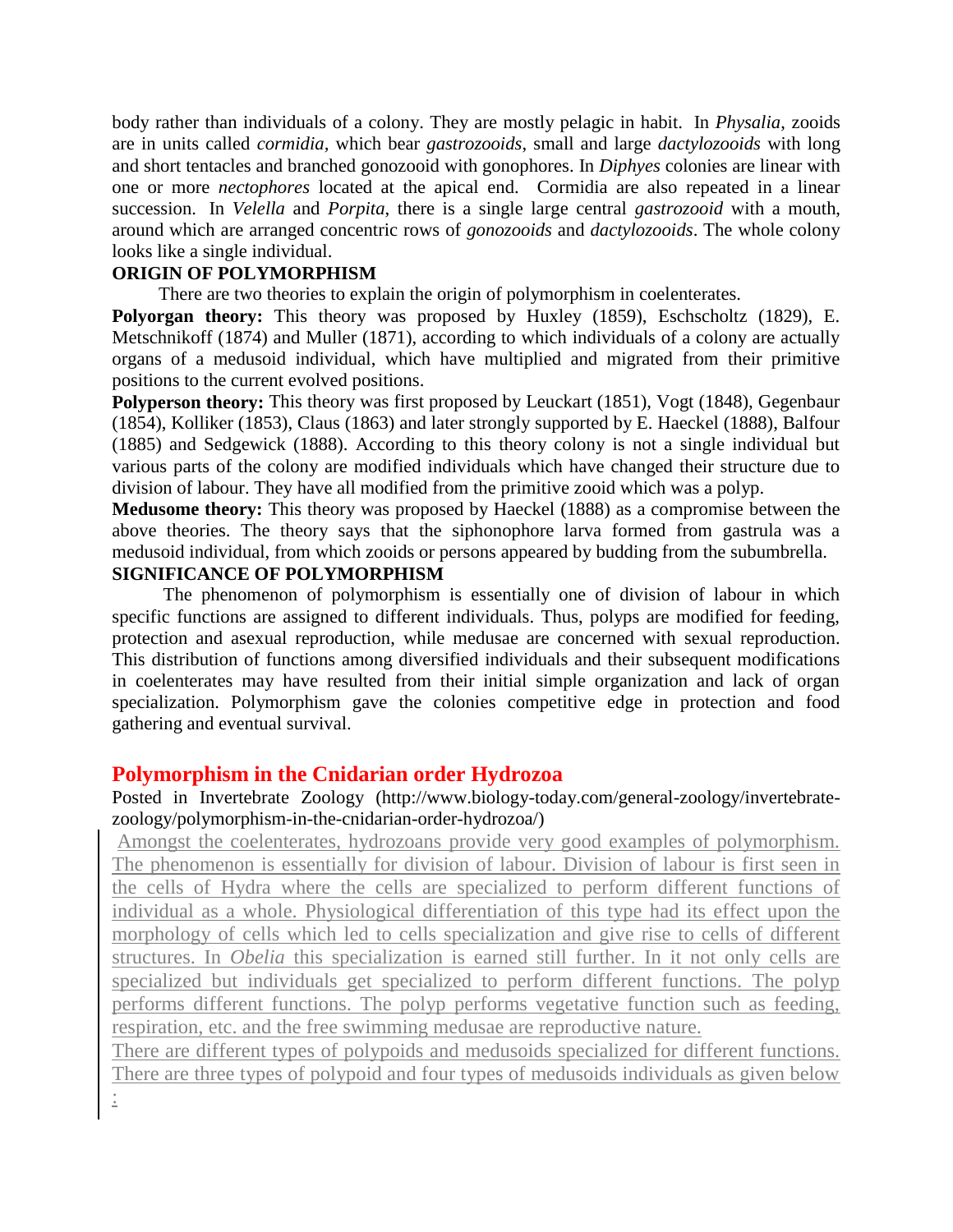### **I. Popypoid Zooids**

# **1. Gastrozooids**

The gastrozooids or the siphons are the nutritive or food-ingesting individuals of the colony. Each gastrozooid is a tubular or seccuLar structure with a large mouth. A single, long, contractile and hollow tentacle arises from the base of the gastrozooid. It bears numerous lateral contractile branches called the tentilla, each ending into a knob or coil of nematocytes.

# **2. Dactylozooids**

These are the protective polyps of the colony and are variously known as palpons, tasters or feelers. Typically they resemble the gastrozooids except that they lack a mouth and their basal tentacle is unbranched. In Vallela and Porpita the dactylozooids arise from the margin of the colony in the form of long, hollow and tentacle-like fringing bodies called tentaculozooids. When associated with gonophores, the tentacle-like dactylozooids are known as gonopalpons. In Physalia the dactylozooids become excessively long.

# **3. Gonozooids**

They are reproductive zooids which are also known as blastostyles. They are without mouth and tentacle. They reproduce asexually by budding and form medusae. In Vallela and Porpita, they resemble a gastrozooid and possess a mouth. Usually, the gonozooids take the form of branched stalks, called the gonodendra. These bear grape-like clusters of gonophores and are often provided with gonopalpons as in Physalia.

### **II. Medusoid Zooids**

# **1. Swimming Bell**

The swimming bells which are also known as nectocalyces, nectophores or nectozooids are medusoid form with a bell, velum, four radial canals and a ring canal. But these are devoid of mouth, manubrium, tentacles and sense organs. Its shape is variable and may be bilaterally symmetrical, prismatic, elongated or flattened. Due to well developed musculature, swimming bells act as excellent swimming organs and help in the locomotion of the colony.

### **2. Pneumatophores**

The pneumatophores or the floats are bladder or vesicle-like structures filled with gas, and keep the colony floating. Each pneumatophore represents an inverted medusa bell, devoid of mesogloea and consisting of an external exumbrellar wall, pneumatocodon, and an internal subumbrellar wall, the pneumatosaccus or air-sac. The walls of both these are double-layered and are highly muscular. The space between the two walls is known as gastrovascular cavity.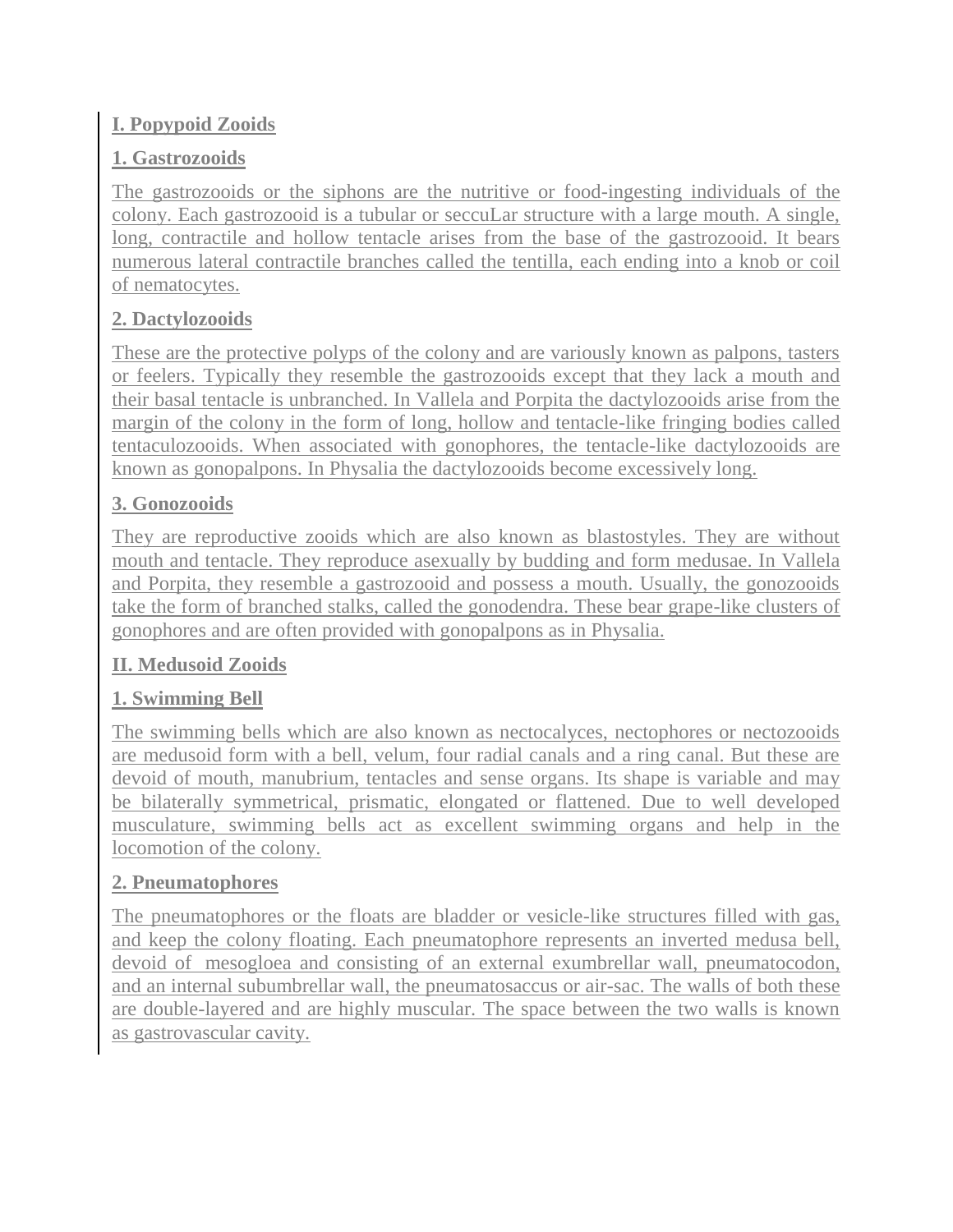A great degree of variation in shape and size is observed in different siphonophores. In *Agalima*, the float is simple and its air sac is lined by a layer of chitin secreted by the epidermis.

The shape of pnematophore is variable and may or may not be divided into a number of concentric chitinous chambers arranged in one plane. These communicate with each other and with the central chambers by pores in their walls. The air sac may open or closed. The air sac may be perforated by a single or several pores. In some cases a portion of the float is partly constricted off and assumes the form of an ovoid medusa-like, called aurophore.

## **3. Bracts**

The bracts which are also known as the phyllozooids or hydrophyllia are thick, gelatinous and curved plates of mesogloea. These may be prism-like, leaf-like, shield-like or helmet like in appearance. They are unlike meduase and contain a simple or branched gastrovascular canal.

### **4. Gonophores**

The gonophores or the reporductive medusoids occur singly on separate stalks or in clusters on polypoid gonozooids as in *Velella* or on simple or branched gonodendra. The gonophores may be medusa-like with bell, velum, radial canals and a manubrium bearing gonads. But the mouth, tentacles and sense organs are always absent. In number of hydrozoans e.g. *Physalia*, the female gonophores are medusa-like while the male ones are sac-like. In animals, like *Physalia* (male), the gonophores may remain attached to the colony or are set free as in female *Physalia, Porpita* and *Velella*. Since they cannot feed, they perish after the discharge of sex-cells. The gonophores are dioecious but the colonies are hermaphrodite bearing both types of gonophores in the same or separate clusters. Gonophores may be budded off from the pedicel of the gastrozooid as in *Diphys*, or from a blastostyle as in *Velella* or from coenosarc as in *Agalmopsis*.

### **Types of colonics in siphonophora**

Hydrozoa belonging to the orders siphonophora and chondrophora are exclusively marine, planktonic or pelagic and polymorphic colonies. The colonies are usually delicate, transparent and beautiful The zooids in each colony are attached to the coenosarc or coenosome and their arrangement exhibits diversity in different colony. Because of great diversity of colonics in siphnophora and chondrophora can be illustrated only by some examples of the colonies such as *Halistemma, Physalia* and *Porpita*.

(A) *Halistemma*: It belongs to suborder Physophorida of the order Siphonophora. This genus occurs in mediterranean and other seas. The colony exhibits great degree of polymorphism, coenosarc is modified into a long, slender, floating axial tube or stem, to which polymorphic zooids are attached all along its length. The upper end of the stem is expanded to form small pneumatophore filled with gas. It serves to keep the colony's right side up in water. Below the pneumatophores are several closely set transparent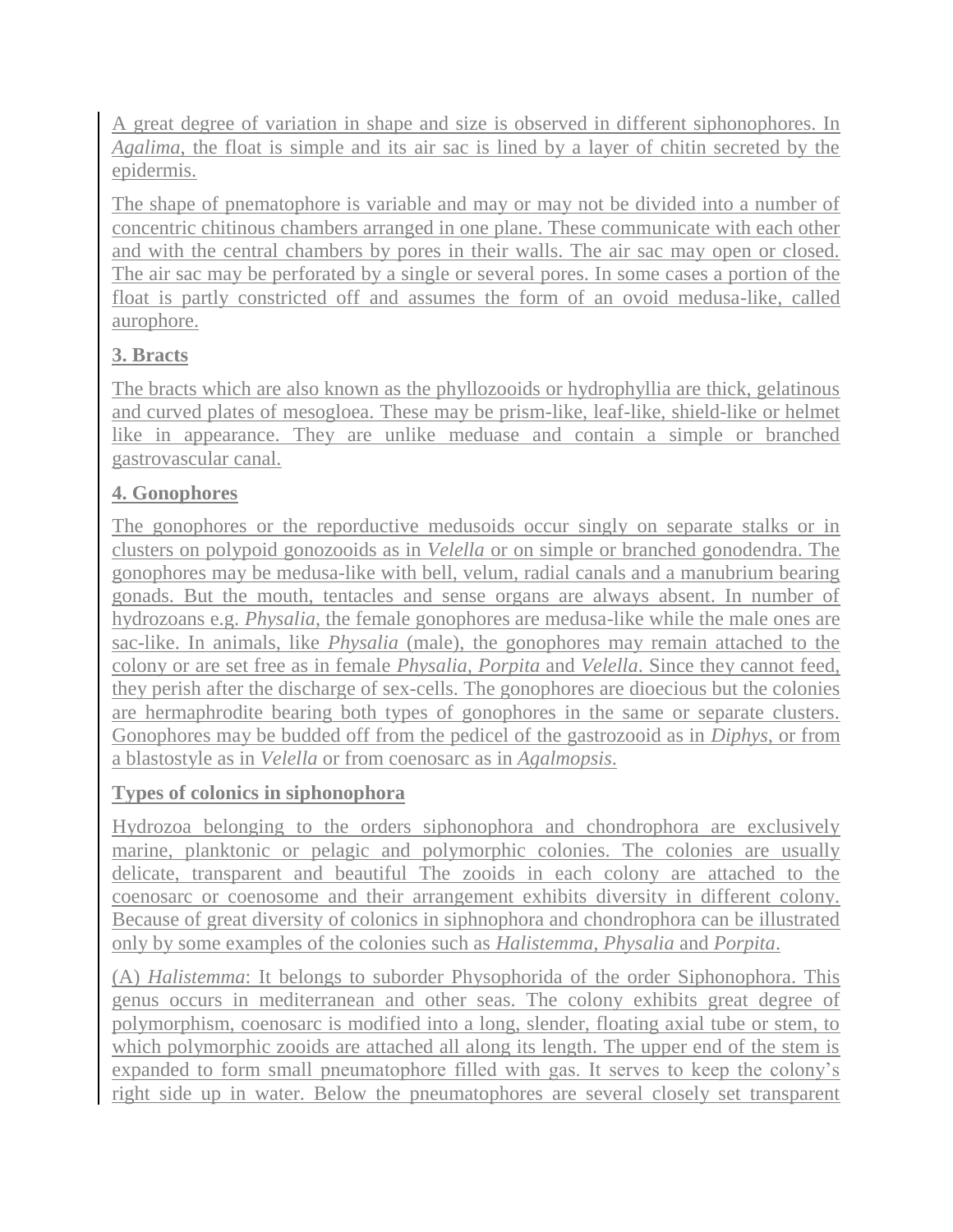swimming bells or nectocalyces which contract rhythmically to take in water and pump it out, thus propelling the colony through water. Below the last nectocalyx on the stem, at regular intervals are similar groups of closely set individuals cormidia together forming a linear cormidium.

Each group of cormidium consists of four types of zooids (i) tubular gastrozooids with mouth and long branched tentacle bearing batteries of nematocysts (ii) mouthless dactylozooids with an unbranched sensory tentacle (iii) shield-shaped leaf hydrophyllium or bract which partially covers and protects the cormidium and (iv) unisexual gonozooids or sporosacs bearing male or female medusae or gonophores. *Halistemma* shows bilateral symmetry. Its life history includes a ciliated planula larva, one end of the planula invaginates to form pneumatophore while the other lower end forms polyp. The first polyp by elongation and budding forms the colony.

(B) *Physalia*: *Physalia* is a polymorphic colony of bright blue colour belonging to suborder Physophorida of the order Siphonophora. It is one of the most dreaded and most beautiful pelagic coelenterate found floating in tropical and subtropical oceans. The members of the colony develop from coenosarc. It has, on the aboral side a large gasfilled pneumatophore formed by several medusoids. It floats above the surface of water. Dorsally the pneumatophore forms a crest or sail for manoeuvering the wind. It contains a gas gland which secretes a gas having the similar composition as that of air, but with a large proportion of carbon monoxide. Below the pneumatophore hangs a colony of several non-linear cormidia. Each cormidium is a group of polymorphic individuals which are modified polyps such as gastrozooids, dactylozooids and gonozooids. Gastrozooids are tubular with mouth. Each gastrozooid possesses a long tentacle which may hangdown several metres below the pneumatophore or float. The gastrozooid feeds on fish. It applies its lips to the fish and partially digested food is sucked in liquid form. Dactylozooids are of various sizes. Each is a tubular mouthless individual with a long tentacle (may reach a length of 30 metres) having strong muscles and twisting ribbon of ncmatocysts. They form a drift net for capturing fish for food which is drawn upto the gastrozooid by the contraction of tentacles.

These tentacles can inflict serious and sometimes fatal injuries to man. Swimmers can be severely poisoned or even paralysed by contact of these tentacles. Gonozooids or gonodendra are branching blastostyles having leaf-like gonopores and male and female medusae or gonophorea of deep blue colour. The male mcdusoids are reduced and remain attached but the female mcdusoids become detached and swim freely. Pneumatophores and gonophores are modified medusoids. The members of the colony show a division of labour.

(C) *Porpita*: It is a polymorphic colonial hydrozoa belonging to order chondrophora. The colony resembles a medusa. It has a large disc-like body with a chambered, chitinous aboral pneumotophore containing air. Each chamber communicates with exterior by two